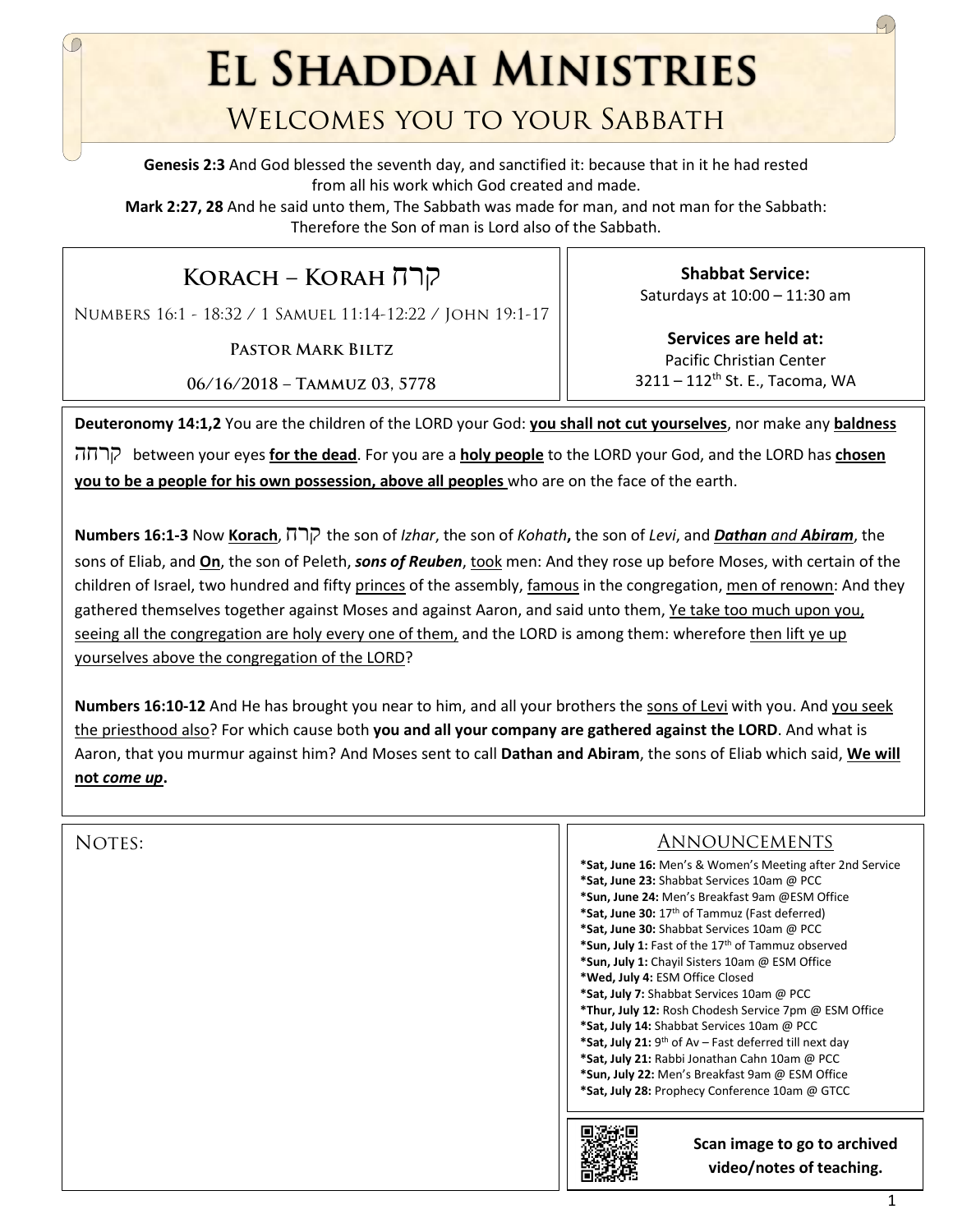**Numbers 16:13** Is it a small thing that you have brought us up out of a land flowing with milk and honey, to kill us in the wilderness, **but you must also make yourself a prince over us**?

**Exodus 2:13,14** He went out the second day, and behold, **two men of the Hebrews were fighting with each other**. He said to him who did the wrong, "Why do you strike your fellow?" He said, "**Who made you a prince and a judge over us?** Do you plan to kill me, as you killed the Egyptian?" Moses was afraid, and said, "Surely this thing is known."

**1Chronicles 5:1a** Now the sons of Reuben the firstborn of Israel, (for he was the firstborn; but, forasmuch as he defiled his father's bed, his birthright was given unto the sons of Joseph the son of Israel:

**Numbers 2:10a** On the **south side** shall be the standard of the camp of Reuben according to their armies

**Exodus 6:16a** And these are the names of the sons of Levi according to their generations; Gershon, and Kohath, and Merari:

**Exodus 6:18a** And the *sons of Kohath*; *Amram*, and *Izhar*, *and Hebron*, and *Uzziel***:**

**Exodus 6:20a** And *Amram* took him Jochebed his father's sister to wife; and she bare him Aaron and Moses

**Exodus 6:21** And the *sons of Izhar*; **Korah**, and Nepheg, and Zichri. Korah was a firstborn

**Exodus 6:22** And the *sons of Uzziel*; Mishael, and Elizaphan, and Zithri. Korah is the firstborn of Izhar or son of the anointing oil

**Numbers 3:29** The families of the sons of Kohath shall pitch on the side of the tabernacle **southward**.

**Numbers 3:30** And the chief of the house of the father of the families of the Kohathites shall be Elizaphan the son of Uzziel.

**Numbers 16:4-7** When Moses heard it, he fell on his face: and he spoke to Korah and to all his company, saying, "In the morning the LORD will show who are his, and who is holy, and will cause him to come near to him: even him whom he shall choose he will cause to come near to him. Do this: take censers, Korah, and all his company; and put fire in them, and put incense on them before the LORD tomorrow: and it shall be that the man whom the LORD chooses, he shall be holy. You have gone too far, you sons of Levi!"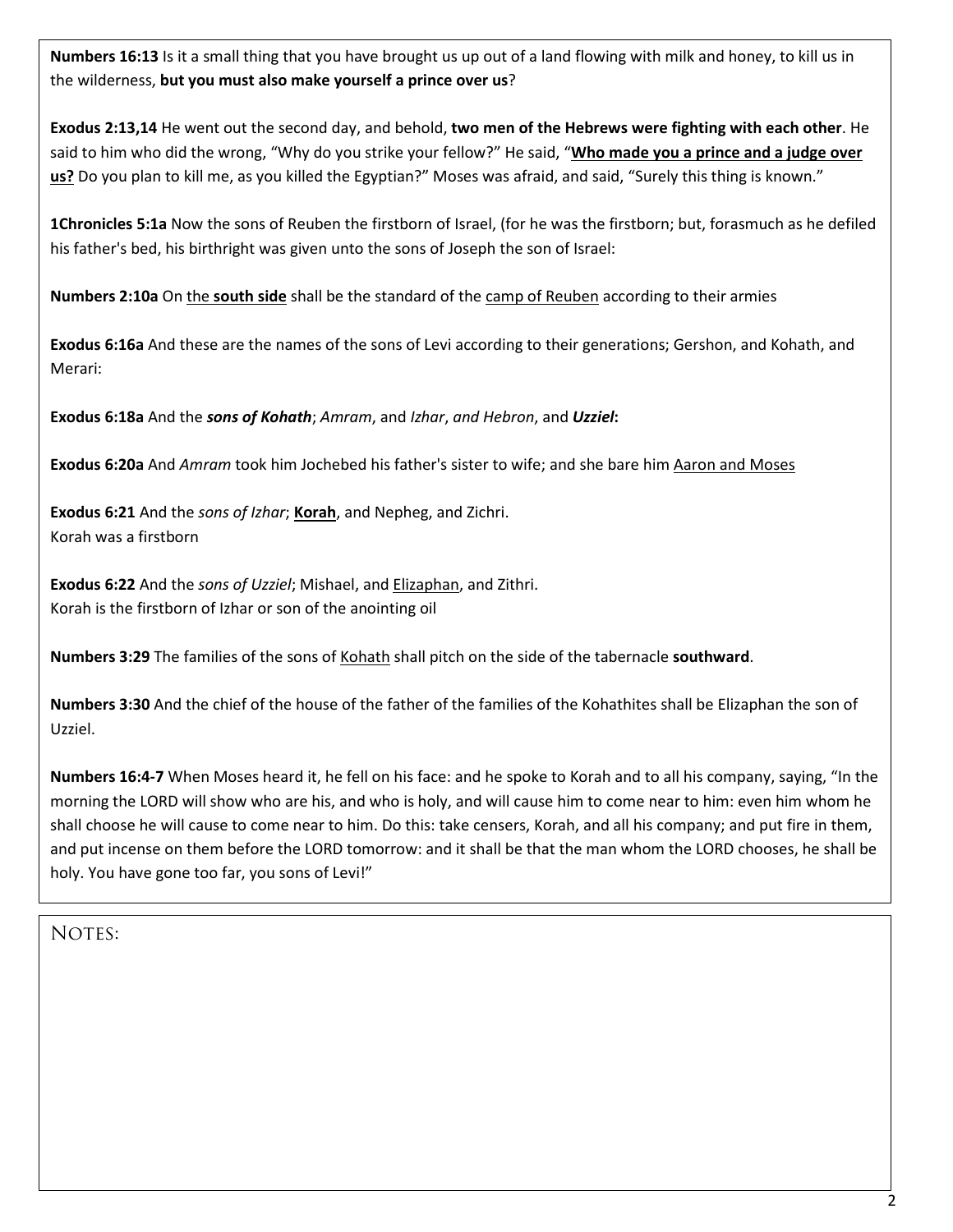**Numbers 16:21-27** Separate yourselves from among this congregation, that I may consume them in a moment. And they **fell on their faces**, and said, O God, the God of the spirits of all flesh, shall one man sin, and will you be wroth with all the congregation? And the LORD spake to Moses, saying, Speak to the congregation, saying, **Get you up from about the tabernacle** of Korah, Dathan, and Abiram. And **Moses rose up** and went unto Dathan and Abiram; and the elders of Israel followed him. And he spake to the congregation, saying, Depart, I pray you, from the tents of these wicked men, and touch nothing of theirs, lest ye be consumed in all their sins. So they got up from the tabernacle of Korah, Dathan, and Abiram, on every side: and Dathan and Abiram came out, and stood in the door of their tents, and **their wives, and their sons, and their little children**.

**Numbers 16:30,31** But if the LORD **make** a new thing, and **the earth open her mouth** and swallow them up with all that appertain unto them, and they go down alive into the pit, then ye shall understand that these men have provoked the LORD. And it came to pass, as he had made an end of speaking all these words, the ground clave asunder that was under them.

**Numbers 16:33-35** They, and all that [appertained] to them, **went down alive into the pit**, and the earth closed upon them: and they perished from among the congregation. And all Israel that [were] round about them fled at the cry of them: for they said, Lest the earth swallow us up [also]. And **there came out a fire** from the Lord, and consumed the two hundred and fifty men that offered incense.

**Revelations 19:20** "And the beast was taken, and with him the false prophet that wrought miracles before him, with which he deceived them that had received the mark of the beast, and them that worshipped his image. These both were **cast alive into a lake of fire burning with brimstone.**

**Psalms 106:13-18** They soon forgot his works; they waited not for his counsel: But lusted exceedingly in the wilderness, and tempted God in the desert. And he gave them their request; but sent leanness into their soul.

Psalms 106:24,25 Yea, they despised the pleasant land, they believed not his word: But murmured in their tents, [and] hearkened not unto the voice of the Lord.

**Numbers 16:41** But on the next day all the congregation of the children of Israel **murmured** against Moses and against Aaron saying, *You have killed the LORD'S people*!

**Numbers 16:44-48** The LORD spoke to Moses, saying, "**Get away from among this congregation, that I may consume them in a moment!**" They fell on their faces. Moses said to Aaron, "Take your censer, and put fire from off the altar in it, and lay incense on it, and carry it quickly to the congregation, and make atonement for them; for wrath has gone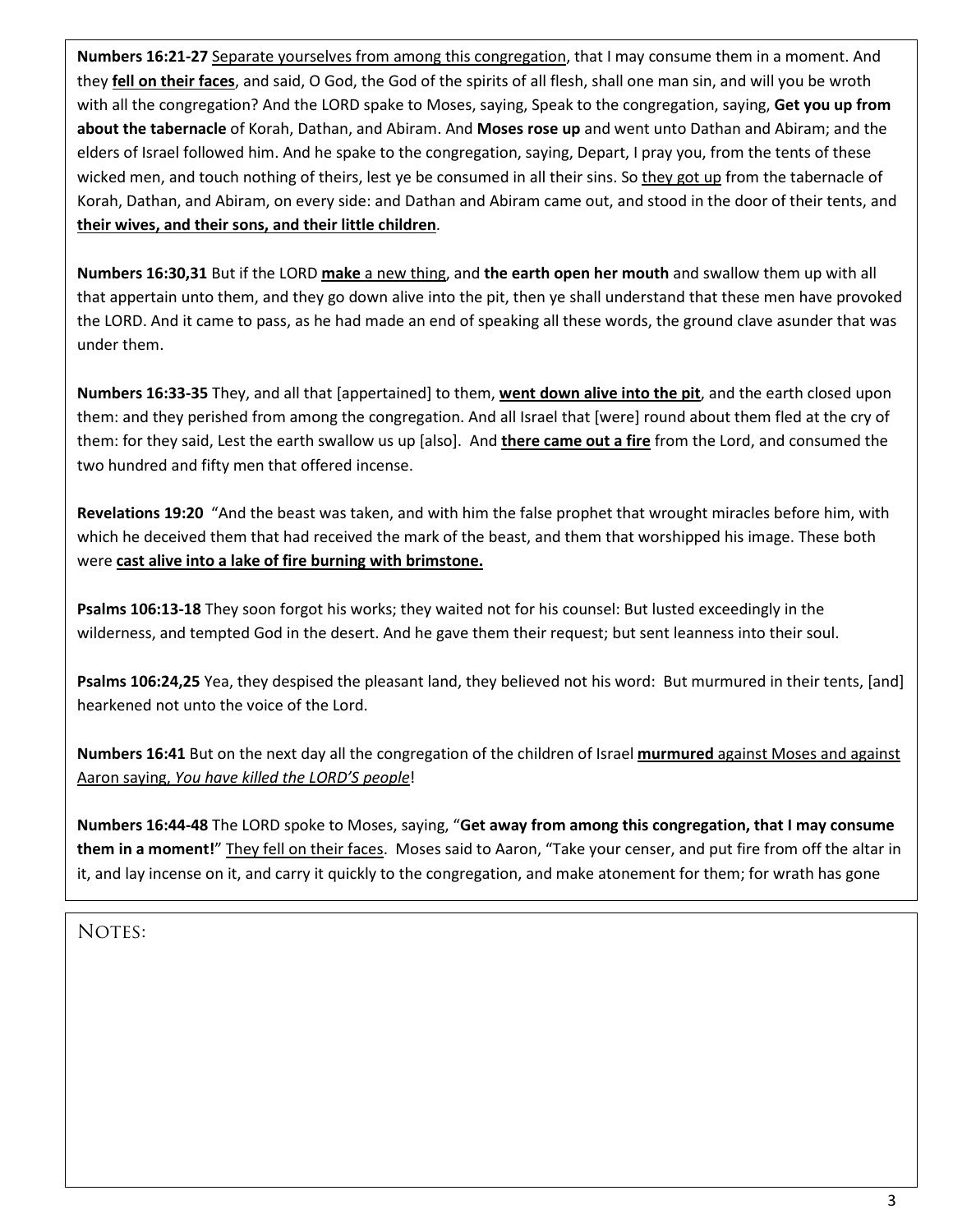out from the LORD! The plague has begun." Aaron did as Moses said, and ran into the midst of the assembly; and behold, the plague has begun among the people: and he put on the incense, and made atonement for the people. He stood between the dead and the living; and the plague was stayed.

**Numbers 16:49** Now they that **died in the plague** were fourteen thousand and seven hundred, beside them that died about the matter of Korah.

**Numbers 17:12,13** And the children of Israel spoke to Moses, saying, Behold, we die, we perish, we all perish. Whoever comes any thing near to the tabernacle of the LORD shall die: shall we be consumed with dying?

**1Corinthians 10:10,11** Neither **murmur** you, as some of them also murmured, and were destroyed of the destroyer. *Now all these things happened to them for ensamples*: and they are written for our admonition, on whom the ends of the world are come.

**Numbers 17:8-10** And it came to pass, that on the morrow Moses went into the tabernacle of witness; and, behold, the rod of Aaron for the house of Levi was budded, and brought forth buds, and bloomed blossoms, and yielded almonds. And Moses brought out all the rods from before the LORD to all the children of Israel: and they looked, and took every man his rod. And the LORD said to Moses, Bring **Aaron's rod** again *before the testimony*, to be kept for a token **against the rebels**; and you shalt quite **take away their murmurings** from me, that they die not.

**Ephesians 5:25-27** Husbands, love your wives, even as Messiah also loved the assembly, and gave himself up for it; that he might sanctify it, having cleansed it by the washing of water with the word, that he might present the assembly to himself gloriously, **not having spot** or wrinkle or any such thing; but that it should be holy and without blemish.

**Jude 1:11-13** Woe unto them! For they have gone in the way of Cain, and ran greedily after the error of Balaam for reward, and perished in the **gainsaying of Korah**. **These are spots**…

**Numbers 26:11** *Notwithstanding the children of Korah died not*.

**Psalms 42:1** To the chief Musician, Maschil, for the sons of Korah. As the hart panteth after the water brooks, so panteth my soul after thee, O God. My soul thirsteth for God, for the living God: when shall I come and appear before God?

**1Chronicles 9:19** And Shallum son of Kore, son of Ebiasaph, son of Korah, and his brethren, of the house of his father,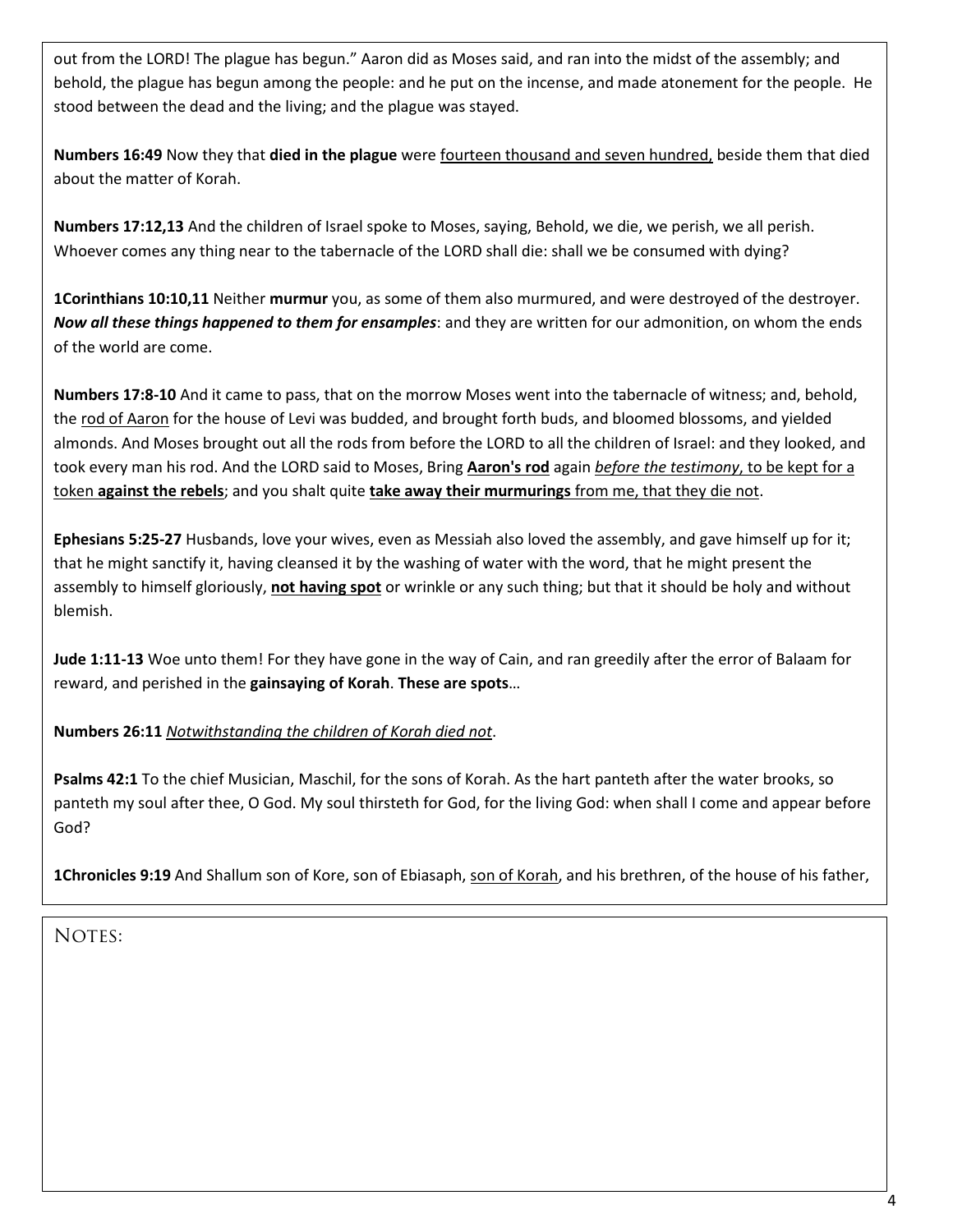the Korahites, were *over the work of the service*, keepers of the gates of the tabernacle, and their fathers being over the host of LORD, were *keepers of the entry*;

**1Chronicles 6:31,32** And these are they whom David set over the service of song in the house of the LORD, after that the ark had rest. And they ministered before the dwelling place of the tabernacle of the congregation with singing, until Solomon had built the house of the LORD in Jerusalem: and then they waited on their office according to their order.

**1Chronicles 6:33,37b,38** And these are they that waited with their children. Of the sons of the Kohathites: Heman a singer, the son of Joel, the son of Shemue…the son of Korah, son of Izhar, son of Kohath, son of Levi, son of Israel.

**Joshua 5:8-12** And it came to pass, when they had done circumcising all the people, that they abode in their places in the camp, till they were whole. And the Lord said unto Joshua, This day have I rolled away the reproach of Egypt from off you. Wherefore the name of the place is called Gilgal unto this day. And the children of Israel encamped in Gilgal, and kept the passover on the fourteenth day of the month at even in the plains of Jericho. And they did eat of the old corn of the land on the morrow after the passover, unleavened cakes, and parched corn in the selfsame day. And the manna ceased on the morrow after they had eaten of the old corn of the land; neither had the children of Israel manna any more; but they did eat of the fruit of the land of Canaan that year.

**1Samuel 11:14,15** Then Samuel said to the people, "Come, let us go to Gilgal and there renew the kingdom." So all the people went to Gilgal, and there they made Saul king before the Lord in Gilgal. There they sacrificed peace offerings before the Lord, and there Saul and all the men of Israel rejoiced greatly.

**1Samuel 12:1,2** And Samuel said to all Israel, "Behold, I have obeyed your voice in all that you have said to me and have made a king over you. And now, behold, the king walks before you, and I am old and gray; and behold, my sons are with you.

**1Samuel 12:12,13** And when ye saw that Nahash the king of the children of Ammon came against you, ye said unto me, Nay; but a king shall reign over us: when the Lord your God was your king. Now therefore behold the king whom ye have chosen, and whom ye have desired! and, behold, the Lord hath set a king over you.

**1Samuel 12:16,17** Now therefore stand and see this great thing, which the Lord will do before your eyes. Is it not wheat harvest to day? I will call unto the Lord, and he shall send thunder and rain; that ye may perceive and see that your wickedness is great, which ye have done in the sight of the Lord, **in asking you a king.**